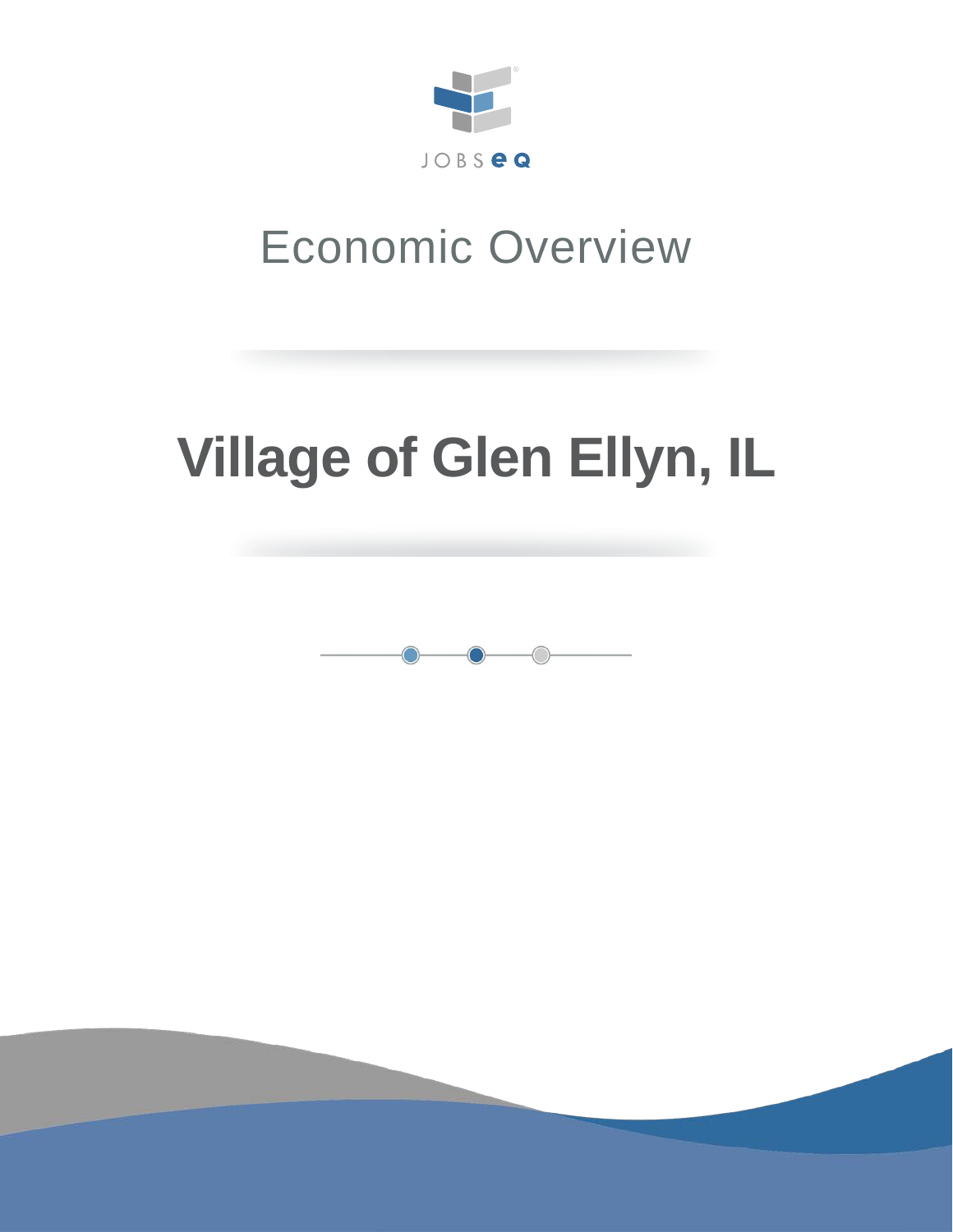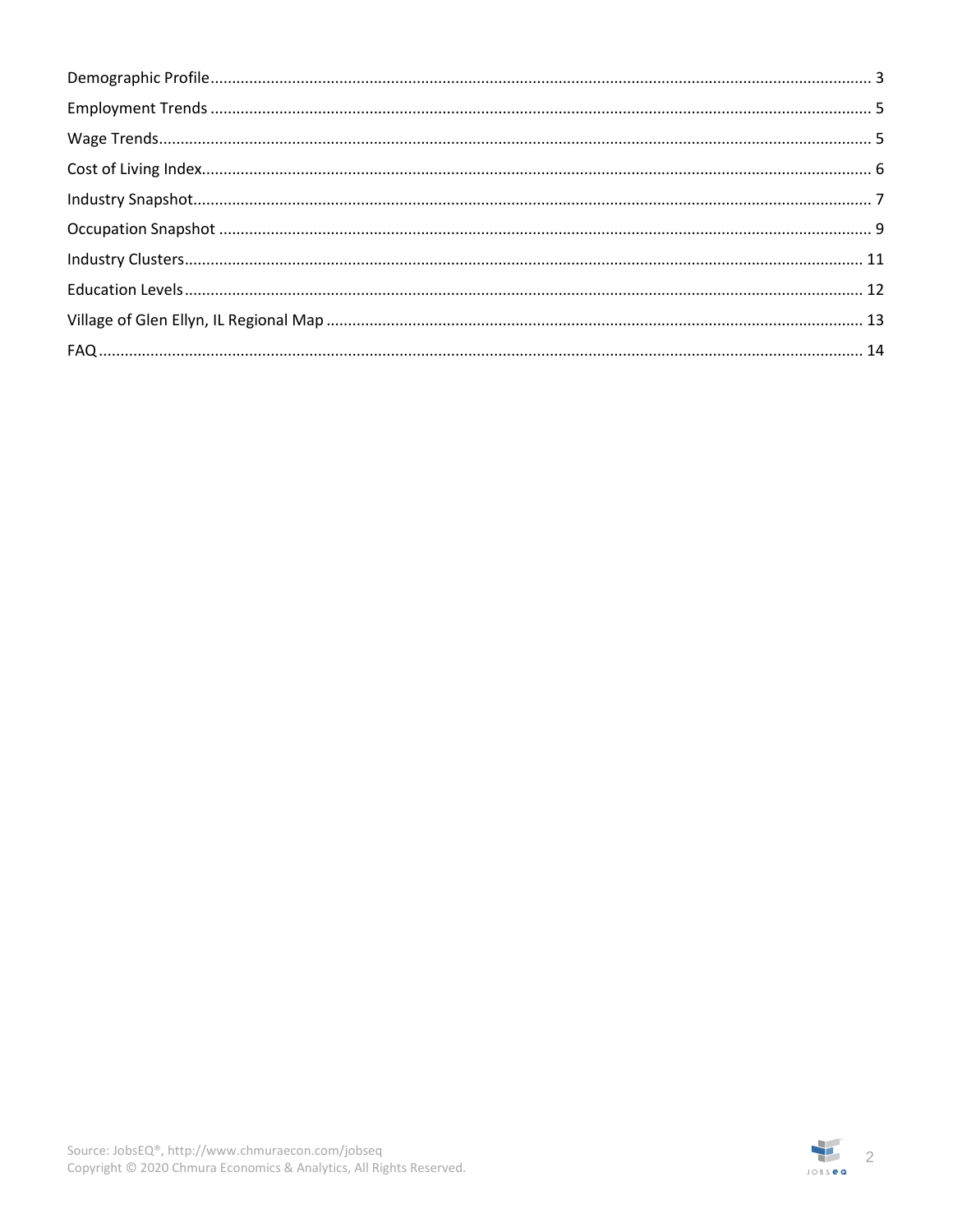### <span id="page-2-0"></span>Demographic Profile

The population in the Village of Glen Ellyn, IL was 27,958 per American Community Survey data for 2014-2018.

The region has a civilian labor force of 14,024 with a participation rate of 65.3%. Of individuals 25 to 64 in the Village of Glen Ellyn, IL, 71.9% have a bachelor's degree or higher which compares with 32.9% in the nation.

The median household income in the Village of Glen Ellyn, IL is \$110,669 and the median house value is \$436,500.

|                                                                                                  |                        | Percent                  |                          | Value                  |            |             |  |
|--------------------------------------------------------------------------------------------------|------------------------|--------------------------|--------------------------|------------------------|------------|-------------|--|
|                                                                                                  | <b>Village of Glen</b> |                          |                          | <b>Village of Glen</b> |            |             |  |
|                                                                                                  | Ellyn, IL              | Illinois                 | <b>USA</b>               | Ellyn, IL              | Illinois   | <b>USA</b>  |  |
| Demographics                                                                                     |                        |                          |                          |                        |            |             |  |
| Population (ACS)                                                                                 |                        |                          | $\overline{\phantom{0}}$ | 27,958                 | 12,821,497 | 322,903,030 |  |
| Male                                                                                             | 48.5%                  | 49.1%                    | 49.2%                    | 13,567                 | 6,295,915  | 158,984,190 |  |
| Female                                                                                           | 51.5%                  | 50.9%                    | 50.8%                    | 14,391                 | 6,525,582  | 163,918,840 |  |
| Median Age <sup>2</sup>                                                                          |                        | $\overline{\phantom{0}}$ | $\qquad \qquad -$        | 39.7                   | 37.9       | 37.9        |  |
| Under 18 Years                                                                                   | 26.7%                  | 22.8%                    | 22.8%                    | 7,468                  | 2,926,561  | 73,553,240  |  |
| 18 to 24 Years                                                                                   | 7.5%                   | 9.5%                     | 9.6%                     | 2,101                  | 1,212,593  | 30,903,719  |  |
| 25 to 34 Years                                                                                   | 9.5%                   | 13.9%                    | 13.8%                    | 2,647                  | 1,779,301  | 44,567,976  |  |
| 35 to 44 Years                                                                                   | 12.4%                  | 12.9%                    | 12.6%                    | 3,464                  | 1,652,053  | 40,763,210  |  |
| 45 to 54 Years                                                                                   | 14.9%                  | 13.3%                    | 13.2%                    | 4,155                  | 1,706,539  | 42,589,573  |  |
| 55 to 64 Years                                                                                   | 13.1%                  | 12.9%                    | 12.8%                    | 3,674                  | 1,649,547  | 41,286,731  |  |
| 65 to 74 Years                                                                                   | 9.3%                   | 8.4%                     | 8.8%                     | 2,587                  | 1,079,625  | 28,535,419  |  |
| 75 Years, and Over                                                                               | 6.7%                   | 6.4%                     | 6.4%                     | 1,862                  | 815,278    | 20,703,162  |  |
| Race: White                                                                                      | 86.4%                  | 71.7%                    | 72.7%                    | 24,145                 | 9,189,185  | 234,904,818 |  |
| Race: Black or African American                                                                  | 3.0%                   | 14.2%                    | 12.7%                    | 832                    | 1,824,125  | 40,916,113  |  |
| Race: American Indian and Alaska Native                                                          | 0.1%                   | 0.2%                     | 0.8%                     | 37                     | 31,864     | 2,699,073   |  |
| Race: Asian                                                                                      | 8.0%                   | 5.4%                     | 5.4%                     | 2,229                  | 690,822    | 17,574,550  |  |
| Race: Native Hawaiian and Other Pacific Islander                                                 | 0.0%                   | 0.0%                     | 0.2%                     | 0                      | 4,582      | 582,718     |  |
| Race: Some Other Race                                                                            | 0.3%                   | 5.9%                     | 4.9%                     | 88                     | 762,506    | 15,789,961  |  |
| Race: Two or More Races                                                                          | 2.2%                   | 2.5%                     | 3.2%                     | 627                    | 318,413    | 10,435,797  |  |
| Hispanic or Latino (of any race)                                                                 | 4.7%                   | 17.0%                    | 17.8%                    | 1,322                  | 2,174,842  | 57,517,935  |  |
| Economic                                                                                         |                        |                          |                          |                        |            |             |  |
| Labor Force Participation Rate and Size (civilian population 16 years<br>and over) <sup>5</sup>  | 65.3%                  | 65.2%                    | 63.2%                    | 14,024                 | 6,663,103  | 162,248,196 |  |
| Prime-Age Labor Force Participation Rate and Size (civilian population<br>$25 - 54$ <sup>5</sup> | 81.7%                  | 83.9%                    | 81.8%                    | 8,392                  | 4,301,561  | 104,136,254 |  |
| Armed Forces Labor Force <sup>5</sup>                                                            | 0.0%                   | 0.2%                     | 0.4%                     | 6                      | 16,894     | 1,028,133   |  |
| Veterans, Age 18-645                                                                             | 2.2%                   | 3.4%                     | 4.7%                     | 357                    | 273,974    | 9,398,789   |  |
| Veterans Labor Force Participation Rate and Size, Age 18-645                                     | 87.7%                  | 77.6%                    | 76.3%                    | 313                    | 212,634    | 7,168,168   |  |
| Median Household Income <sup>2,5</sup>                                                           |                        | $\overline{\phantom{0}}$ | $\overline{\phantom{0}}$ | \$110,669              | \$63,575   | \$60,293    |  |
| Per Capita Income <sup>5</sup>                                                                   |                        | $\overline{\phantom{0}}$ | $\overline{\phantom{m}}$ | \$59,178               | \$34,463   | \$32,621    |  |
| Mean Commute Time (minutes) <sup>5</sup>                                                         |                        | -                        | $\qquad \qquad -$        | 31.2                   | 29.0       | 26.6        |  |
| Commute via Public Transportation <sup>5</sup>                                                   | 13.7%                  | 9.4%                     | 5.0%                     | 1,832                  | 578,636    | 7,602,145   |  |
| <b>Educational Attainment, Age 25-64</b>                                                         |                        |                          |                          |                        |            |             |  |
| No High School Diploma                                                                           | 4.0%                   | 9.8%                     | 11.2%                    | 552                    | 665,340    | 18,885,967  |  |
| <b>High School Graduate</b>                                                                      | 7.3%                   | 24.0%                    | 25.8%                    | 1,020                  | 1,631,781  | 43,699,272  |  |
| Some College, No Degree                                                                          | 11.4%                  | 21.0%                    | 21.0%                    | 1,586                  | 1,426,645  | 35,525,113  |  |
| Associate's Degree                                                                               | 5.5%                   | 8.7%                     | 9.1%                     | 760                    | 592,945    | 15,389,737  |  |
| Bachelor's Degree                                                                                | 41.4%                  | 22.6%                    | 20.8%                    | 5,771                  | 1,536,859  | 35,261,652  |  |
| Postgraduate Degree                                                                              | 30.5%                  | 13.8%                    | 12.1%                    | 4,251                  | 933,870    | 20,445,749  |  |
| <b>Housing</b>                                                                                   |                        |                          |                          |                        |            |             |  |
| <b>Total Housing Units</b>                                                                       |                        | -                        | $\overline{\phantom{m}}$ | 11,147                 | 5,347,268  | 136,384,292 |  |

**Summary1**

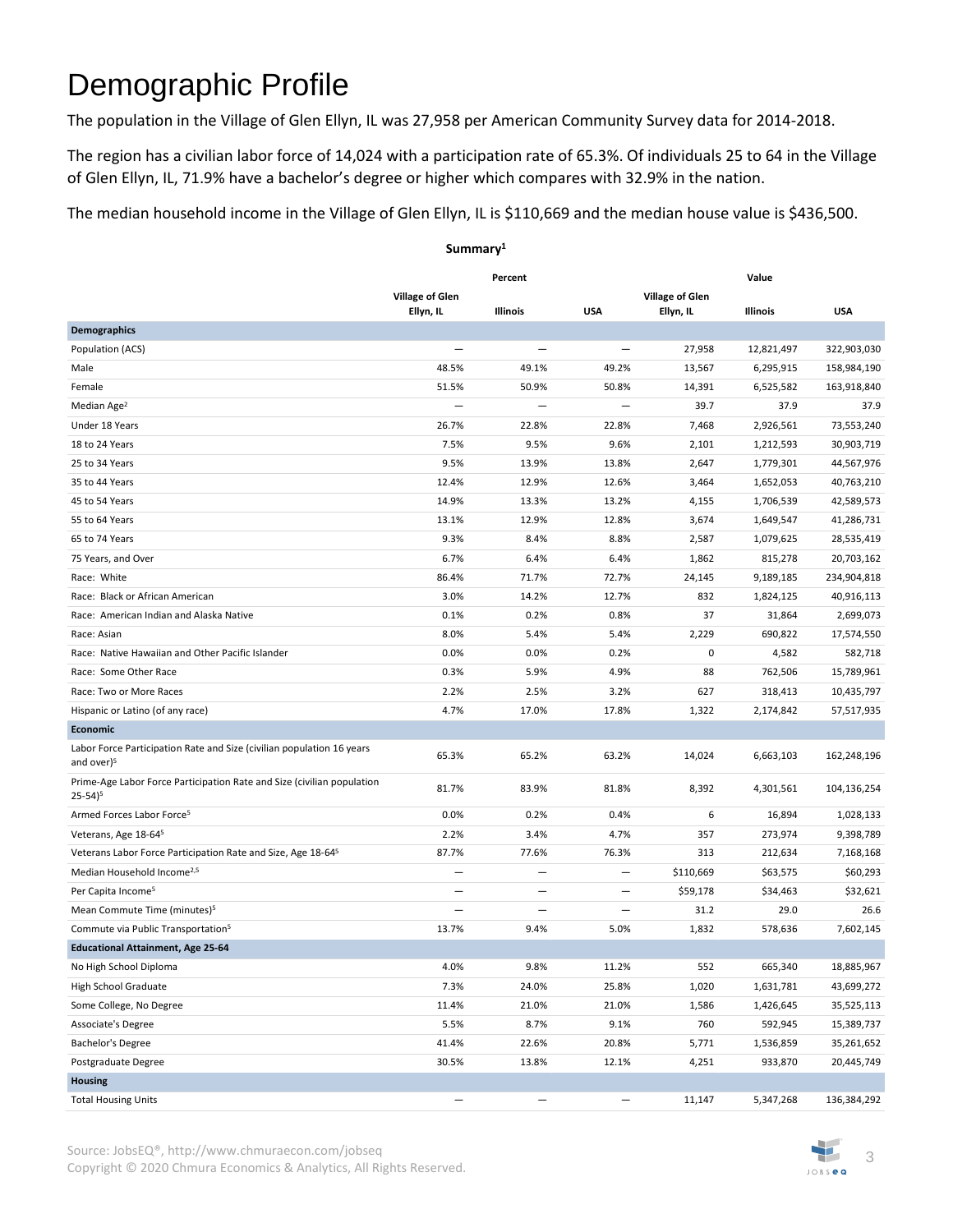#### **Summary1**

|                                                                                    |                        | Percent  | Value      |                        |           |            |  |
|------------------------------------------------------------------------------------|------------------------|----------|------------|------------------------|-----------|------------|--|
|                                                                                    | <b>Village of Glen</b> |          |            | <b>Village of Glen</b> |           |            |  |
|                                                                                    | Ellyn, IL              | Illinois | <b>USA</b> | Ellyn, IL              | Illinois  | <b>USA</b> |  |
| Median House Value (of owner-occupied units) <sup>2</sup>                          |                        | -        | -          | \$436,500              | \$187,200 | \$204,900  |  |
| Homeowner Vacancy                                                                  | 1.0%                   | 1.9%     | 1.7%       | 83                     | 63,102    | 1,304,850  |  |
| Rental Vacancy                                                                     | 3.8%                   | 6.4%     | 6.0%       | 102                    | 113,418   | 2,822,053  |  |
| Renter-Occupied Housing Units (% of Occupied Units)                                | 23.8%                  | 34.0%    | 36.2%      | 2,524                  | 1,641,003 | 43,285,318 |  |
| Occupied Housing Units with No Vehicle Available (% of Occupied<br>Units $)^5$     | 7.3%                   | 10.8%    | 8.7%       | 776                    | 522,837   | 10,424,934 |  |
| <b>Social</b>                                                                      |                        |          |            |                        |           |            |  |
| Poverty Level (of all people) <sup>5</sup>                                         | 6.3%                   | 13.1%    | 14.1%      | 1,754                  | 1,635,603 | 44,257,979 |  |
| Households Receiving Food Stamps/SNAP                                              | 5.0%                   | 13.1%    | 12.2%      | 529                    | 631,076   | 14,635,287 |  |
| Enrolled in Grade 12 (% of total population)                                       | 2.0%                   | 1.4%     | 1.4%       | 546                    | 183,682   | 4,442,295  |  |
| Disconnected Youth <sup>3,5</sup>                                                  | 0.4%                   | 2.5%     | 2.6%       | 6                      | 16,618    | 438,452    |  |
| Children in Single Parent Families (% of all children) <sup>5</sup>                | 10.1%                  | 33.5%    | 34.3%      | 753                    | 938,582   | 23,973,249 |  |
| Uninsured                                                                          | 3.3%                   | 7.3%     | 9.4%       | 929                    | 928,612   | 29,752,767 |  |
| With a Disability, Age 18-64 <sup>5</sup>                                          | 5.0%                   | 8.5%     | 10.3%      | 800                    | 670,858   | 20,240,504 |  |
| With a Disability, Age 18-64, Labor Force Participation Rate and Size <sup>5</sup> | 59.4%                  | 43.1%    | 41.6%      | 475                    | 289,206   | 8,421,018  |  |
| Foreign Born                                                                       | 11.5%                  | 14.0%    | 13.5%      | 3,205                  | 1,797,717 | 43,539,499 |  |
| Speak English Less Than Very Well (population 5 yrs and over)                      | 4.5%                   | 8.7%     | 8.5%       | 1,186                  | 1,051,663 | 25,647,781 |  |

Source: <u>JobsEQ®</u><br>2. American Community Survey 2014-2018, unless noted otherwise<br>2. Median values for certain aggregate regions (such as MSAs) may be estimated as the weighted averages of the median values from the composi

5. See Rio Arriba errata note in the Data Dictionary.

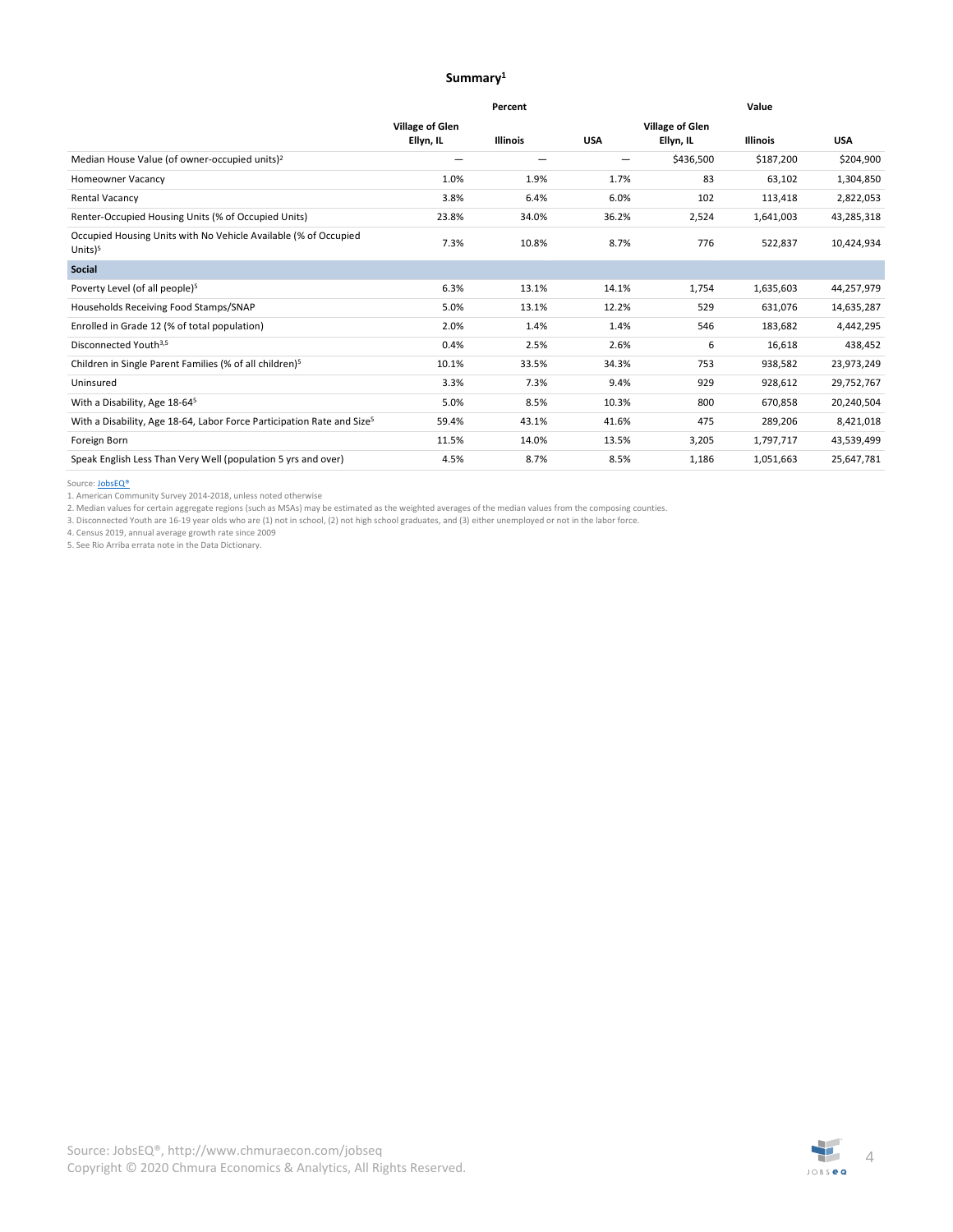### <span id="page-4-0"></span>Employment Trends

As of 2020Q2, total employment for the Village of Glen Ellyn, IL was 12,906 (based on a four-quarter moving average). Over the year ending 2020Q2, employment declined 14.1% in the region.



Employment data are derived from the Quarterly Census of Employment and Wages, provided by the Bureau of Labor Statistics and imputed where necessary. Data are updated through 2019Q4 with preliminary estimates updated to 2020Q2.

### <span id="page-4-1"></span>Wage Trends

The average worker in the Village of Glen Ellyn, IL earned annual wages of \$61,958 as of 2020Q2. Average annual wages per worker increased 2.4% in the region over the preceding four quarters. For comparison purposes, annual average wages were \$58,849 in the nation as of 2020Q2.



Annual average wages per worker data are derived from the Quarterly Census of Employment and Wages, provided by the Bureau of Labor Statistics and imputed where necessary. Data are updated through 2019Q4 with preliminary estimates updated to 2020Q2.

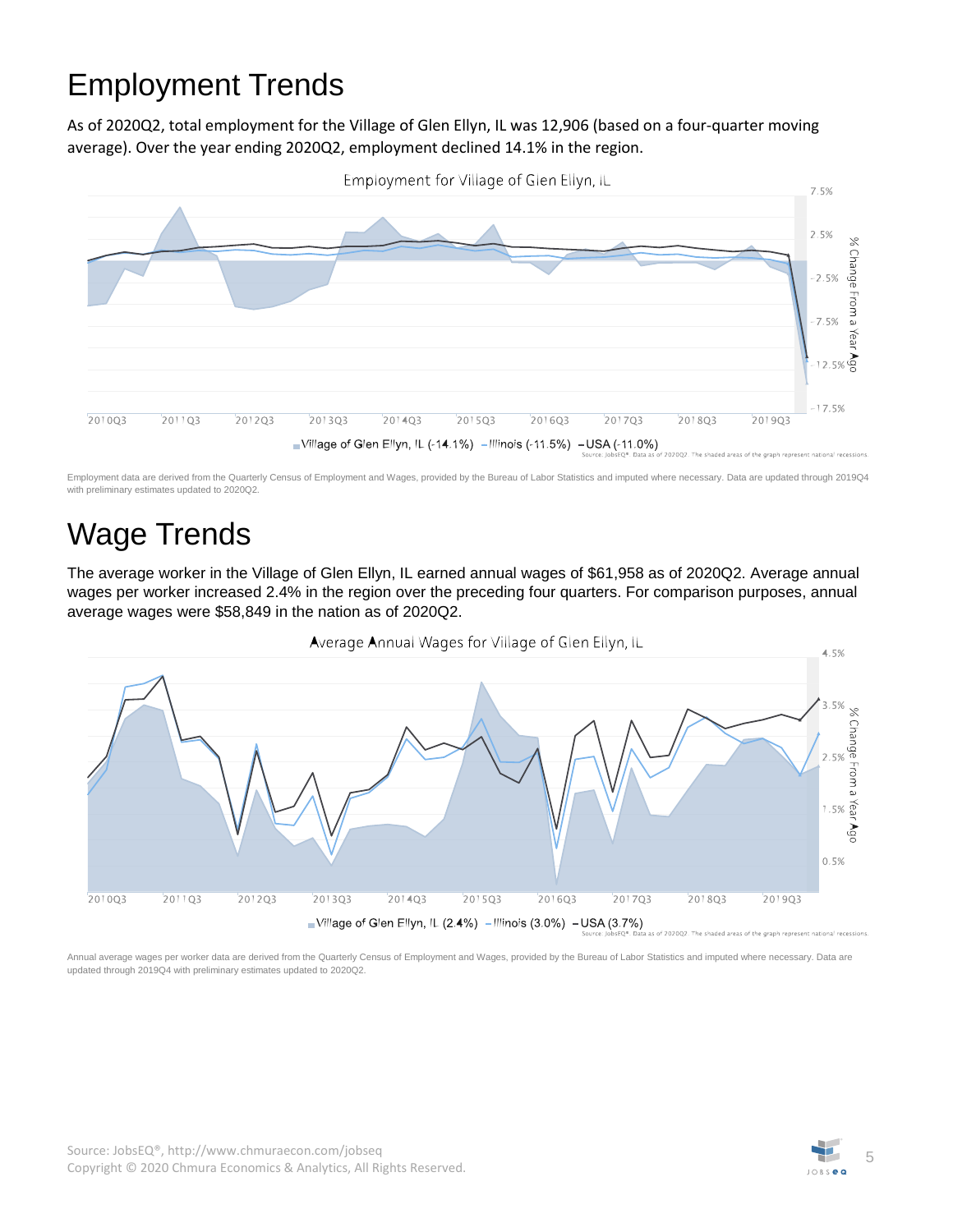### <span id="page-5-0"></span>Cost of Living Index

The Cost of Living Index estimates the relative price levels for consumer goods and services. When applied to wages and salaries, the result is a measure of relative purchasing power. The cost of living is 24.0% higher in Village of Glen Ellyn, IL than the U.S. average.

#### **Cost of Living Information**

|                           |                              | <b>Cost of Living Index</b> |                            |
|---------------------------|------------------------------|-----------------------------|----------------------------|
|                           | <b>Annual Average Salary</b> | (Base US)                   | <b>US Purchasing Power</b> |
| Village of Glen Ellyn, IL | \$61.958                     | 124.0                       | \$49,981                   |
| <b>Illinois</b>           | \$60,892                     | 107.5                       | \$56,631                   |
| <b>USA</b>                | \$58,849                     | 100.0                       | \$58,849                   |

Source[: JobsEQ®](http://www.chmuraecon.com/jobseq) Data as of 2020Q2

Cost of Living per C2ER, data as of 2020q1, imputed by Chmura where necessary.

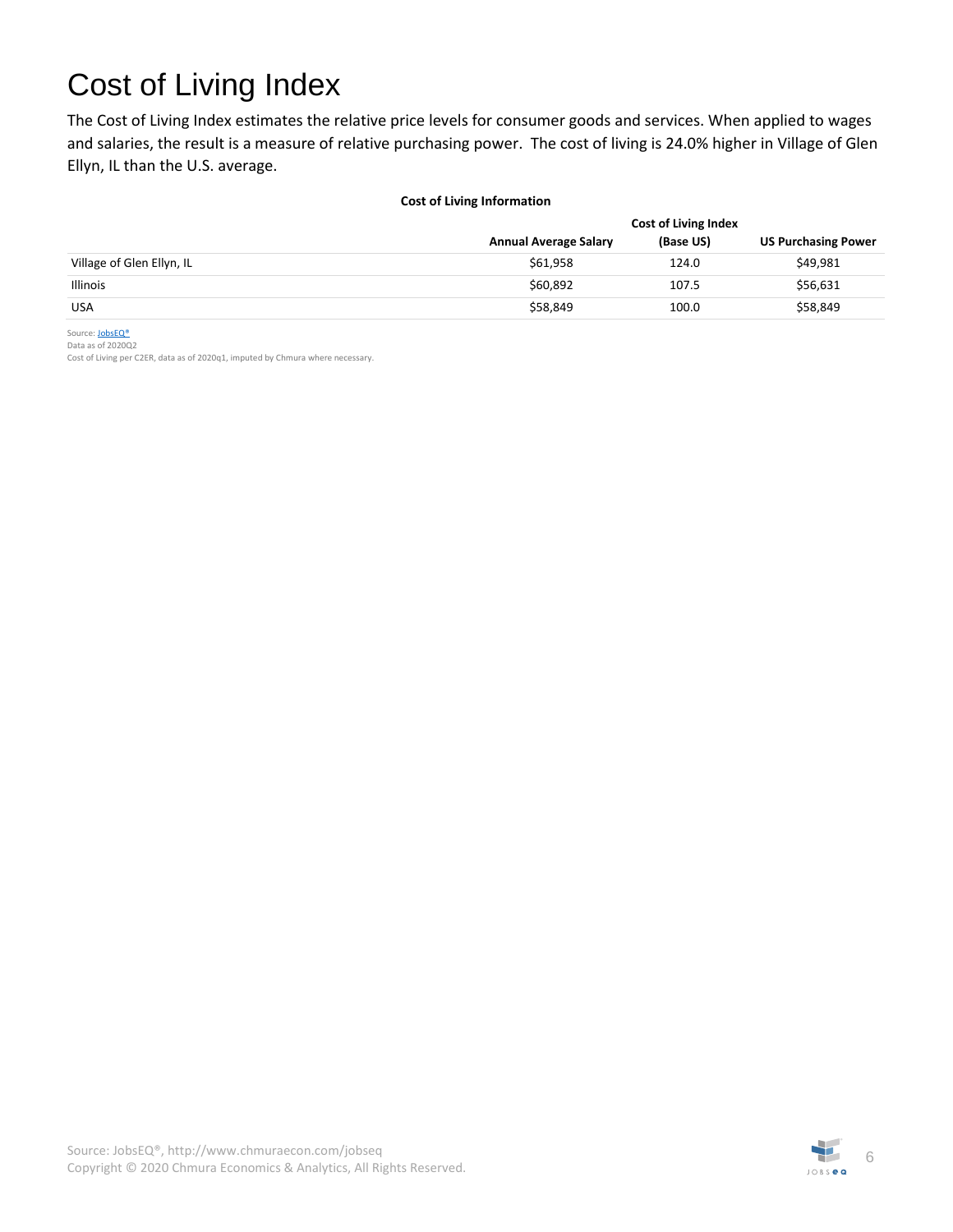### <span id="page-6-0"></span>Industry Snapshot

The largest sector in the Village of Glen Ellyn, IL is Educational Services, employing 3,636 workers. The next-largest sectors in the region are Health Care and Social Assistance (1,359 workers) and Accommodation and Food Services (1,124). High location quotients (LQs) indicate sectors in which a region has high concentrations of employment compared to the national average. The sectors with the largest LQs in the region are Educational Services (LQ = 3.43), Arts, Entertainment, and Recreation (2.39), and Other Services (except Public Administration) (1.40).



Total Workers for Village of Glen Ellyn, IL by Industry

Employment data are derived from the Quarterly Census of Employment and Wages, provided by the Bureau of Labor Statistics and imputed where necessary. Data are updated through 2019Q4 with preliminary estimates updated to 2020Q2.

Sectors in the Village of Glen Ellyn, IL with the highest average wages per worker are Management of Companies and Enterprises (\$134,809), Utilities (\$126,764), and Finance and Insurance (\$105,897). Regional sectors with the best job growth (or most moderate job losses) over the last 5 years are Professional, Scientific, and Technical Services (+77 jobs), Accommodation and Food Services (+72), and Utilities (+42).

Over the next 1 year, employment in the Village of Glen Ellyn, IL is projected to contract by 20 jobs. The fastest growing sector in the region is expected to be Health Care and Social Assistance with a +2.1% year-over-year rate of growth. The strongest forecast by number of jobs over this period is expected for Health Care and Social Assistance (+28 jobs), Professional, Scientific, and Technical Services (+10), and Accommodation and Food Services (+6).

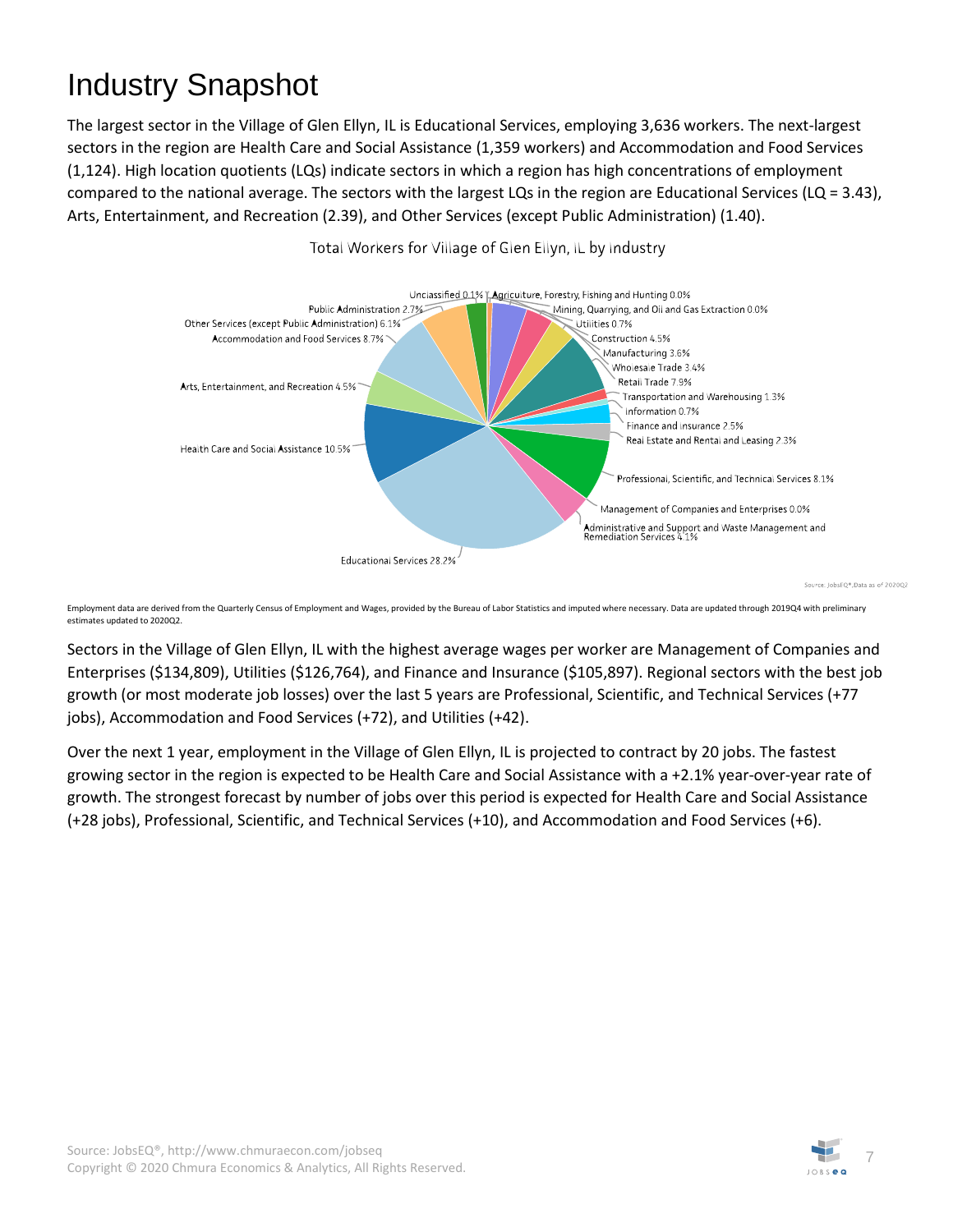|              |                                                                                |                | Current   |      | 5-Year History |          |              | 1-Year Forecast |                  |                |         |  |
|--------------|--------------------------------------------------------------------------------|----------------|-----------|------|----------------|----------|--------------|-----------------|------------------|----------------|---------|--|
|              |                                                                                |                | Avg Ann   |      | Empl           |          | Total        |                 |                  | Empl           | Ann %   |  |
| <b>NAICS</b> | Industry                                                                       | Empl           | Wages     | LQ   | Change         | Ann %    | Demand       | <b>Exits</b>    | <b>Transfers</b> | Growth         | Growth  |  |
| 61           | <b>Educational Services</b>                                                    | 3,636          | \$57,358  | 3.43 | 31             | 0.2%     | 280          | 161             | 173              | $-54$          | $-1.5%$ |  |
| 62           | <b>Health Care and Social</b><br>Assistance                                    | 1,359          | \$59,836  | 0.72 | 31             | 0.5%     | 157          | 63              | 65               | 28             | 2.1%    |  |
| 72           | <b>Accommodation and Food</b><br>Services                                      | 1,124          | \$23,650  | 1.04 | 72             | 1.3%     | 187          | 80              | 101              | 6              | 0.5%    |  |
| 54           | Professional, Scientific, and<br><b>Technical Services</b>                     | 1,050          | \$92,782  | 1.18 | 77             | 1.5%     | 100          | 33              | 57               | 10             | 0.9%    |  |
| 44           | <b>Retail Trade</b>                                                            | 1,019          | \$36,589  | 0.77 | $\overline{2}$ | 0.0%     | 127          | 60              | 76               | -9             | $-0.9%$ |  |
| 81           | Other Services (except<br><b>Public Administration)</b>                        | 791            | \$40,114  | 1.40 | $-5$           | $-0.1%$  | 88           | 41              | 49               | $-2$           | $-0.2%$ |  |
| 23           | Construction                                                                   | 587            | \$79,664  | 0.78 | $-54$          | $-1.7%$  | 60           | 21              | 37               | $\overline{2}$ | 0.4%    |  |
| 71           | Arts, Entertainment, and<br>Recreation                                         | 575            | \$27,465  | 2.39 | $\overline{4}$ | 0.1%     | 82           | 36              | 45               | $\mathbf{1}$   | 0.2%    |  |
| 56           | Administrative and Support<br>and Waste Management<br>and Remediation Services | 526            | \$46,725  | 0.65 | $-123$         | $-4.1%$  | 62           | 26              | 35               | $\mathbf{1}$   | 0.2%    |  |
| 31           | Manufacturing                                                                  | 467            | \$72,854  | 0.44 | 6              | 0.3%     | 43           | 18              | 31               | -6             | $-1.2%$ |  |
| 42           | <b>Wholesale Trade</b>                                                         | 435            | \$89,951  | 0.88 | $-97$          | $-3.9%$  | 43           | 17              | 28               | $-3$           | $-0.6%$ |  |
| 92           | <b>Public Administration</b>                                                   | 354            | \$68,854  | 0.57 | $-56$          | $-2.9%$  | 31           | 14              | 19               | $-1$           | $-0.3%$ |  |
| 52           | Finance and Insurance                                                          | 324            | \$105,897 | 0.62 | $-124$         | $-6.3%$  | 29           | 11              | 19               | $-1$           | $-0.3%$ |  |
| 53           | Real Estate and Rental and<br>Leasing                                          | 297            | \$72,401  | 1.31 | -9             | $-0.6%$  | 30           | 14              | 16               | 0              | 0.0%    |  |
| 48           | Transportation and<br>Warehousing                                              | 170            | \$56,272  | 0.28 | -9             | $-1.0%$  | 17           | 8               | 10               | $-1$           | $-0.5%$ |  |
| 51           | Information                                                                    | 93             | \$43,318  | 0.36 | 15             | 3.5%     | 10           | 3               | 6                | $\mathbf{1}$   | 1.4%    |  |
| 22           | <b>Utilities</b>                                                               | 87             | \$126,764 | 1.29 | 42             | 14.2%    | 6            | 3               | 5                | $-2$           | $-2.0%$ |  |
| 99           | Unclassified                                                                   | $\overline{7}$ | \$68,315  | 0.48 | $-18$          | $-22.2%$ | $\mathbf{1}$ | 0               | $\mathbf 0$      | $\mathbf 0$    | 0.0%    |  |
| 55           | Management of Companies<br>and Enterprises                                     | 4              | \$134,809 | 0.02 | $-16$          | $-26.2%$ | 0            | 0               | 0                | 0              | $-0.1%$ |  |
|              | <b>Total - All Industries</b>                                                  | 12,906         | \$61,958  | 1.00 | $-231$         | $-0.4%$  | 1,385        | 601             | 804              | -20            | $-0.2%$ |  |

Source: <u>JobsEQ®</u><br>Employment data are derived from the Quarterly Census of Employment and Wages, provided by the Bureau of Labor Statistics and imputed where necessary. Data are updated through 2019Q4 with preliminary estimates updated to 2020Q2. Forecast employment growth uses national projections adapted for regional growth patterns.

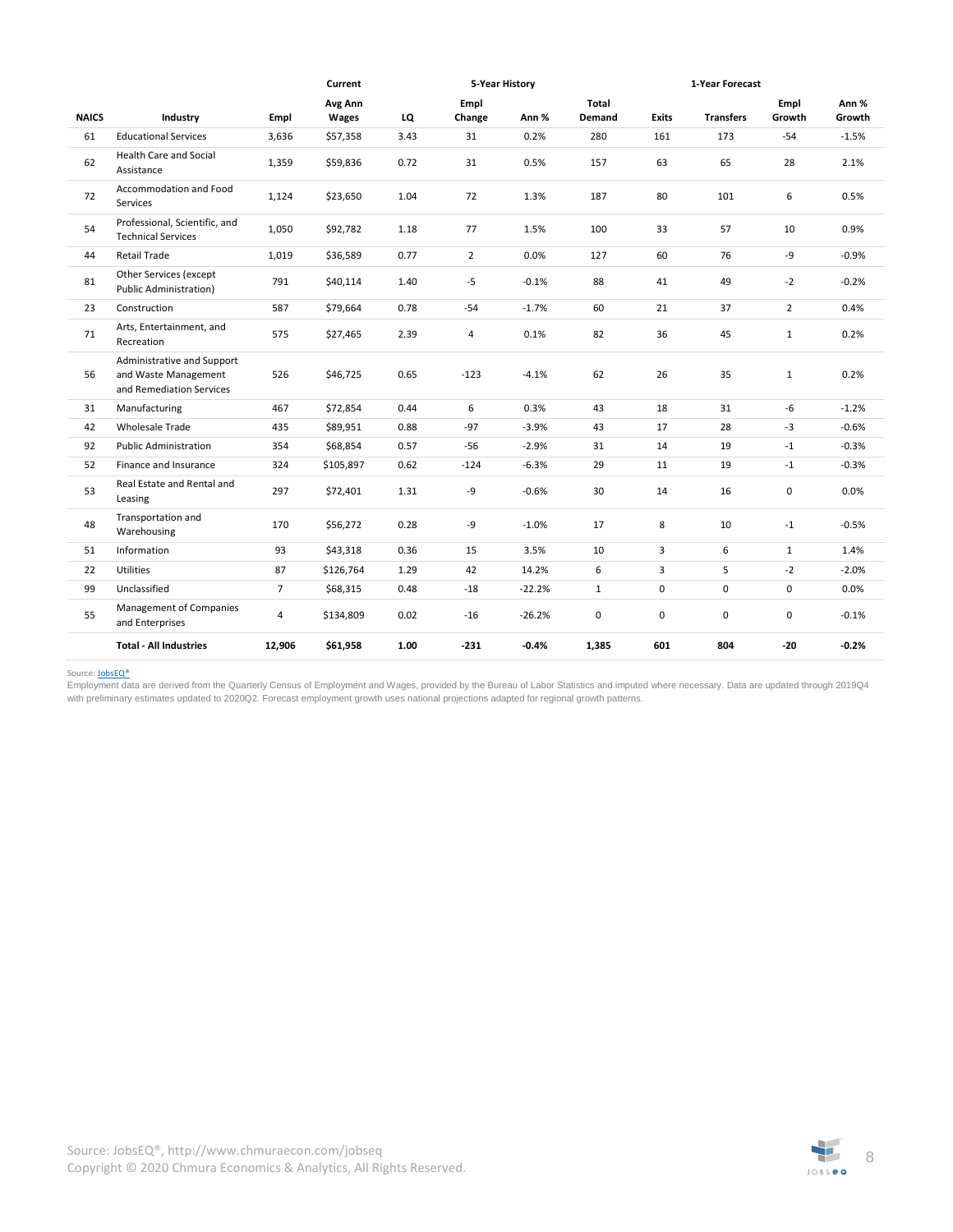### <span id="page-8-0"></span>Occupation Snapshot

The largest major occupation group in the Village of Glen Ellyn, IL is Educational Instruction and Library Occupations, employing 2,257 workers. The next-largest occupation groups in the region are Office and Administrative Support Occupations (1,577 workers) and Food Preparation and Serving Related Occupations (1,160). High location quotients (LQs) indicate occupation groups in which a region has high concentrations of employment compared to the national average. The major groups with the largest LQs in the region are Educational Instruction and Library Occupations (LQ = 3.10), Personal Care and Service Occupations (1.48), and Community and Social Service Occupations (1.37).

Occupation groups in the Village of Glen Ellyn, IL with the highest average wages per worker are Legal Occupations (\$127,800), Management Occupations (\$124,700), and Computer and Mathematical Occupations (\$90,300). The unemployment rate in the region varied among the major groups from 1.1% among Legal Occupations to 8.8% among Personal Care and Service Occupations.

Over the next 1 year, the fastest growing occupation group in the Village of Glen Ellyn, IL is expected to be Healthcare Support Occupations with a +2.6% year-over-year rate of growth. The strongest forecast by number of jobs over this period is expected for Healthcare Support Occupations (+15 jobs) and Food Preparation and Serving Related Occupations (+6). Over the same period, the highest separation demand (occupation demand due to retirements and workers moving from one occupation to another) is expected in Food Preparation and Serving Related Occupations (203 jobs) and Educational Instruction and Library Occupations (193).

|            |                                                                    |       |                               |      | Current        |                | 5-Year History                 |                |         |                 | 1-Year Forecast |                  |                |                 |
|------------|--------------------------------------------------------------------|-------|-------------------------------|------|----------------|----------------|--------------------------------|----------------|---------|-----------------|-----------------|------------------|----------------|-----------------|
| <b>SOC</b> | Occupation                                                         | Empl  | Avg Ann<br>Wages <sup>2</sup> | LQ   | Unempl         | Unempl<br>Rate | Online<br>Job Ads <sup>3</sup> | Empl<br>Change | Ann %   | Total<br>Demand | <b>Exits</b>    | <b>Transfers</b> | Empl<br>Growth | Ann %<br>Growth |
| 25-0000    | <b>Educational Instruction</b><br>and Library                      | 2,257 | \$57,200                      | 3.10 | 86             | 4.2%           | n/a                            | 12             | 0.1%    | 167             | 89              | 104              | $-27$          | $-1.2%$         |
| 43-0000    | Office and<br><b>Administrative Support</b>                        | 1,577 | \$42,900                      | 0.96 | 70             | 3.5%           | n/a                            | $-115$         | $-1.4%$ | 160             | 77              | 102              | $-18$          | $-1.1%$         |
| 35-0000    | Food Preparation and<br>Serving Related                            | 1,160 | \$26,200                      | 1.11 | 63             | 7.4%           | n/a                            | 75             | 1.3%    | 209             | 84              | 119              | 6              | 0.6%            |
|            | 41-0000 Sales and Related                                          | 1,060 | \$48,200                      | 0.85 | 67             | 4.0%           | n/a                            | $-57$          | $-1.0%$ | 141             | 58              | 89               | $-5$           | $-0.5%$         |
|            | 11-0000 Management                                                 | 890   | \$124,700                     | 1.06 | 32             | 1.8%           | n/a                            | $-37$          | $-0.8%$ | 75              | 21              | 53               | $\mathbf 1$    | 0.1%            |
| 53-0000    | Transportation and<br><b>Material Moving</b>                       | 672   | \$38,400                      | 0.63 | 51             | 5.6%           | n/a                            | $-22$          | $-0.6%$ | 83              | 33              | 53               | -3             | $-0.4%$         |
| 13-0000    | <b>Business and Financial</b><br>Operations                        | 622   | \$78,200                      | 0.87 | 31             | 2.1%           | n/a                            | $-38$          | $-1.2%$ | 61              | 17              | 42               | $\mathbf{1}$   | 0.2%            |
|            | 31-0000 Healthcare Support                                         | 580   | \$32,700                      | 1.02 | 13             | 3.3%           | n/a                            | 93             | 3.5%    | 95              | 39              | 41               | 15             | 2.6%            |
| 39-0000    | Personal Care and<br>Service                                       | 519   | \$32,000                      | 1.48 | 28             | 8.8%           | n/a                            | $\mathbf 0$    | 0.0%    | 82              | 35              | 46               | $\overline{2}$ | 0.4%            |
| 29-0000    | <b>Healthcare Practitioners</b><br>and Technical                   | 457   | \$86,300                      | 0.61 | 12             | 1.3%           | n/a                            | $-44$          | $-1.8%$ | 33              | 13              | 14               | 6              | 1.2%            |
| 15-0000    | Computer and<br>Mathematical                                       | 444   | \$90,300                      | 1.13 | 18             | 1.9%           | n/a                            | $-15$          | $-0.7%$ | 38              | 8               | 26               | $\overline{4}$ | 0.9%            |
|            | 51-0000 Production                                                 | 442   | \$40,600                      | 0.58 | 12             | 4.8%           | n/a                            | $\mathbf 0$    | 0.0%    | 45              | 17              | 32               | -5             | $-1.1%$         |
| 47-0000    | Construction and<br>Extraction                                     | 436   | \$72,500                      | 0.73 | 11             | 6.4%           | n/a                            | $-35$          | $-1.5%$ | 50              | 14              | 34               | $\overline{2}$ | 0.3%            |
|            | Installation,<br>49-0000 Maintenance, and<br>Repair                | 395   | \$54,400                      | 0.80 | 6              | 2.9%           | n/a                            | $-10$          | $-0.5%$ | 37              | 12              | 26               | $-1$           | $-0.2%$         |
|            | <b>Building and Grounds</b><br>37-0000 Cleaning and<br>Maintenance | 359   | \$32,800                      | 0.82 | 17             | 5.1%           | n/a                            | -3             | $-0.2%$ | 45              | 20              | 26               | $-1$           | $-0.3%$         |
| 21-0000    | Community and Social<br>Service                                    | 305   | \$50,700                      | 1.37 | $\overline{7}$ | 1.6%           | n/a                            | $-7$           | $-0.4%$ | 33              | 11              | 21               | 0              | 0.0%            |
|            | Arts, Design,<br>27-0000 Entertainment, Sports,<br>and Media       | 245   | \$55,700                      | 1.05 | 27             | 5.7%           | n/a                            | $-19$          | $-1.5%$ | 28              | 11              | 18               | 0              | $-0.2%$         |

#### **Village of Glen Ellyn, IL, 2020Q21**

Source[: JobsEQ®](http://www.chmuraecon.com/jobseq),<http://www.chmuraecon.com/jobseq>

Copyright © 2020 [Chmura Economics & Analytics,](http://www.chmuraecon.com/) All Rights Reserved. <sup>9</sup>

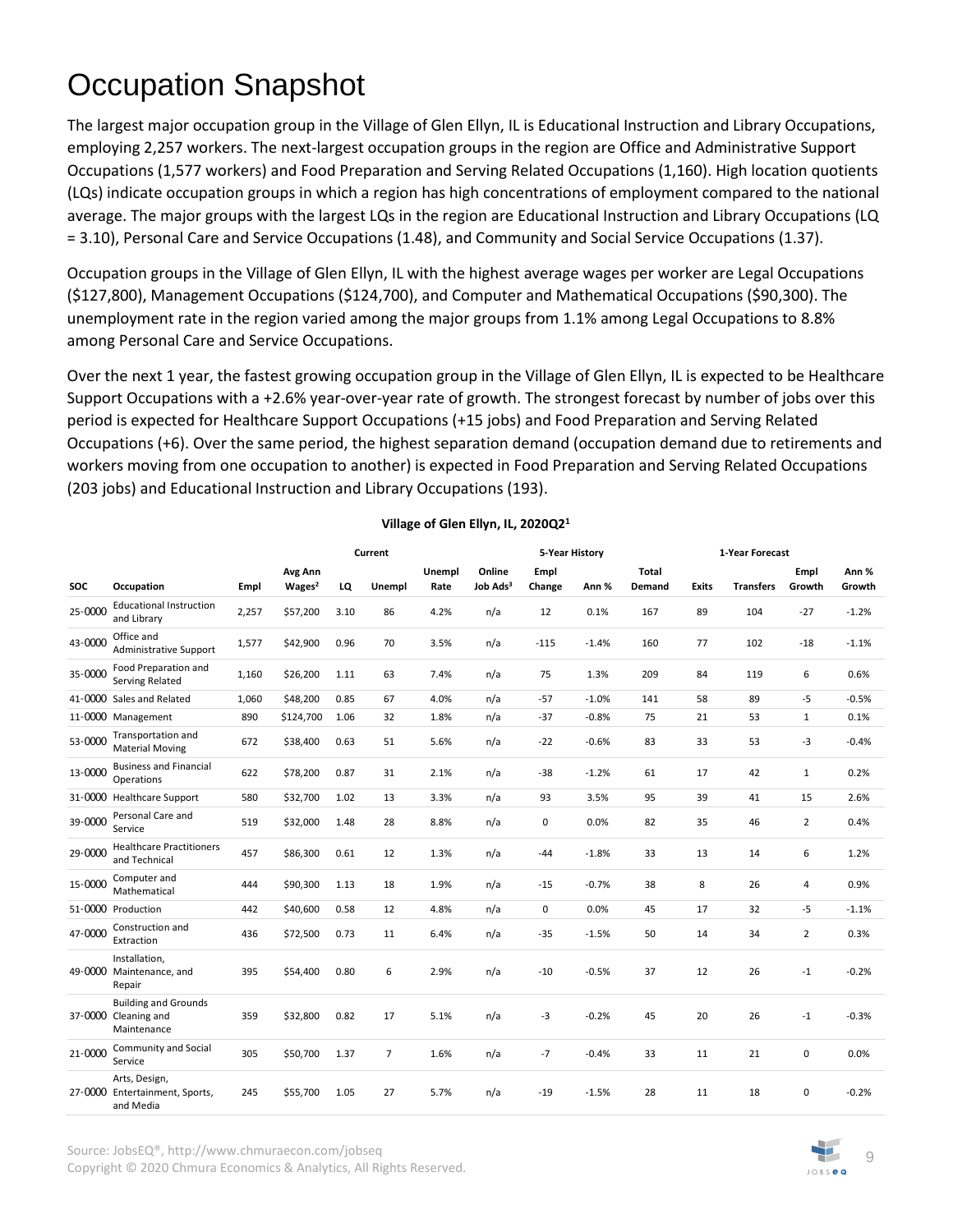#### **Village of Glen Ellyn, IL, 2020Q21**

|               |                                       |        |                               | Current |                |                | 5-Year History                 |                |         |                 | 1-Year Forecast |                  |                |                 |
|---------------|---------------------------------------|--------|-------------------------------|---------|----------------|----------------|--------------------------------|----------------|---------|-----------------|-----------------|------------------|----------------|-----------------|
| <b>SOC</b>    | Occupation                            | Empl   | Avg Ann<br>Wages <sup>2</sup> | LQ      | Unempl         | Unempl<br>Rate | Online<br>Job Ads <sup>3</sup> | Empl<br>Change | Ann %   | Total<br>Demand | <b>Exits</b>    | <b>Transfers</b> | Empl<br>Growth | Ann %<br>Growth |
| 33-0000       | <b>Protective Service</b>             | 229    | \$51,200                      | 0.81    | 6              | 2.6%           | n/a                            | $-16$          | $-1.3%$ | 25              | 11              | 14               | $-1$           | $-0.6%$         |
| 17-0000       | Architecture and<br>Engineering       | 108    | \$85,900                      | 0.48    | 5              | 1.7%           | n/a                            | 0              | $-0.1%$ | 8               | 3               | 6                | 0              | 0.0%            |
| 23-0000 Legal |                                       | 83     | \$127,800                     | 0.75    | $\overline{2}$ | 1.1%           | n/a                            | $-2$           | $-0.4%$ | 5               |                 | 3                | 0              | 0.2%            |
| 19-0000       | Life, Physical, and Social<br>Science | 61     | \$75,000                      | 0.54    | 3              | 2.2%           | n/a                            | 8              | 2.7%    | 6               |                 | 4                | 0              | 0.5%            |
| 45-0000       | Farming, Fishing, and<br>Forestry     | 6      | \$33,300                      | 0.07    | 0              | n/a            | n/a                            | 0              | 0.5%    | 1               | 0               | 1                | 0              | $-0.4%$         |
|               | <b>Total - All Occupations</b>        | 12.906 | \$58,300                      | 1.00    | 566            | 3.5%           | n/a                            | $-231$         | $-0.4%$ | 1,432           | 576             | 875              | $-18$          | $-0.1%$         |

Source[: JobsEQ®](http://www.chmuraecon.com/jobseq)

Data as of 2020Q2 unless noted otherwise

Note: Figures may not sum due to rounding.

1. Data based on a four-quarter moving average unless noted otherwise.

2. Wage data are as of 2019 and represent the average for all Covered Employment Occupation employment data are estimated via industry employment data and the estimated industry/occupation mix. Industry employment data are derived from the Quarterly Census of

Employment and Wages, provided by the Bureau of Labor Statistics and currently updated through 2019Q4, imputed where necessary with preliminary estimates updated to 2020Q2. Wages by occupation are as of 2019 provided by the BLS and imputed where necessary. Forecast employment growth uses national projections from the Bureau of Labor Statistics adapted for regional growth patterns.

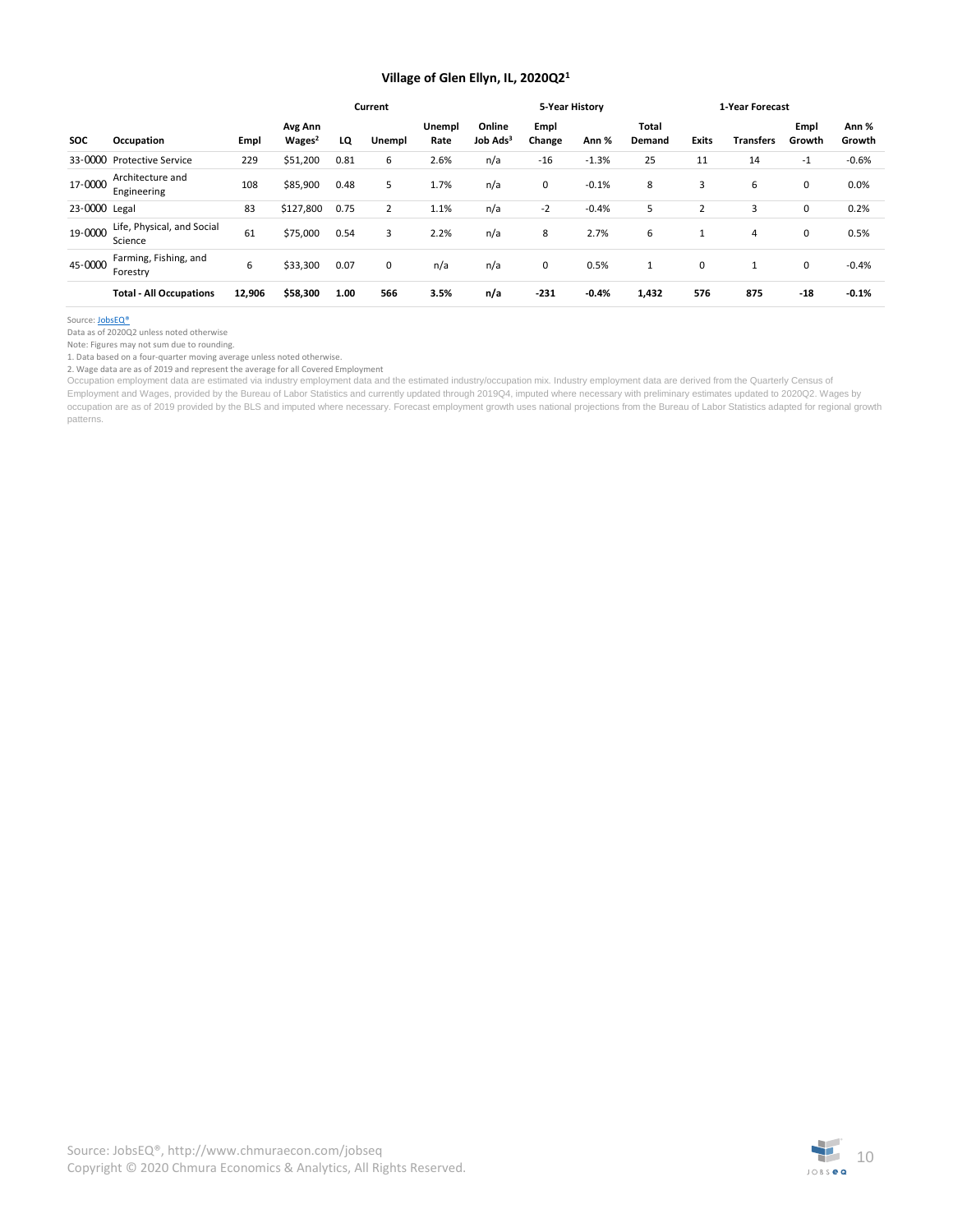### <span id="page-10-0"></span>Industry Clusters

A cluster is a geographic concentration of interrelated industries or occupations. The industry cluster in the Village of Glen Ellyn, IL with the highest relative concentration is Education with a location quotient of 3.03. This cluster employs 4,019 workers in the region with an average wage of \$55,661. Employment in the Education cluster is projected to contract in the region about 1.4% per year over the next ten years.



Industry Clusters for Village of Glen Ellyn, IL as of 2020Q2

Source: JobsEQ®,Data as of 2020Q2

Location quotient and average wage data are derived from the Quarterly Census of Employment and Wages, provided by the Bureau of Labor Statistics, imputed where necessary, and updated through 2019Q4 with preliminary estimates updated to 2020Q2. Forecast employment growth uses national projections from the Bureau of Labor Statistics adapted for regional growth patterns.

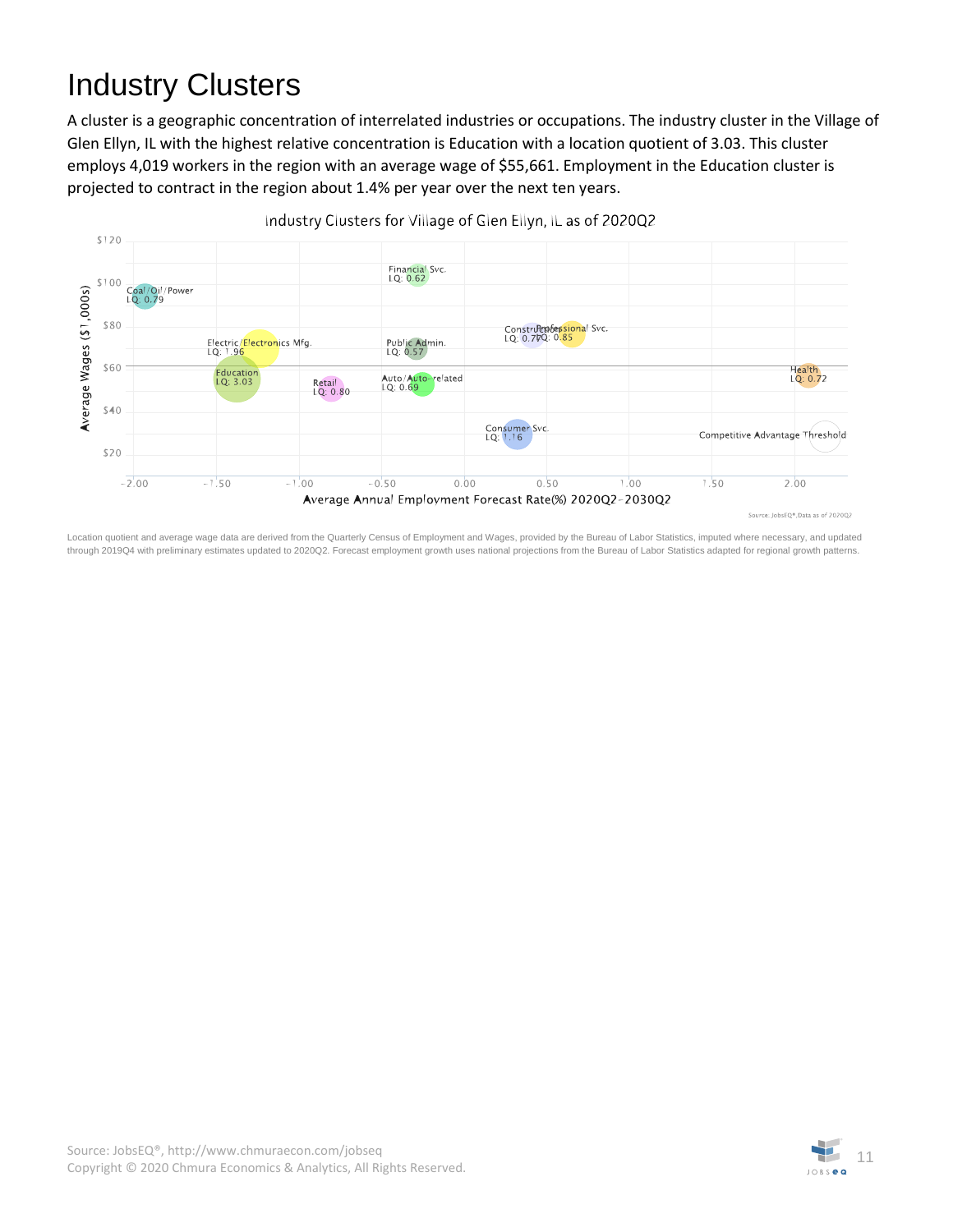### <span id="page-11-0"></span>Education Levels

Expected growth rates for occupations vary by the education and training required. While all employment in the Village of Glen Ellyn, IL is projected to contract 0.1% over the next ten years, occupations typically requiring a postgraduate degree are expected to contract 1.2% per year, those requiring a bachelor's degree are forecast to grow 0.1% per year, and occupations typically needing a 2-year degree or certificate are expected to grow 0.6% per year.

Annual Average Projected Job Growth by Training Required for Village of Glen Ellyn, IL



Employment by occupation data are estimates are as of 2020Q2. Education levels of occupations are based on BLS assignments. Forecast employment growth uses national projections from the Bureau of Labor Statistics adapted for regional growth patterns.

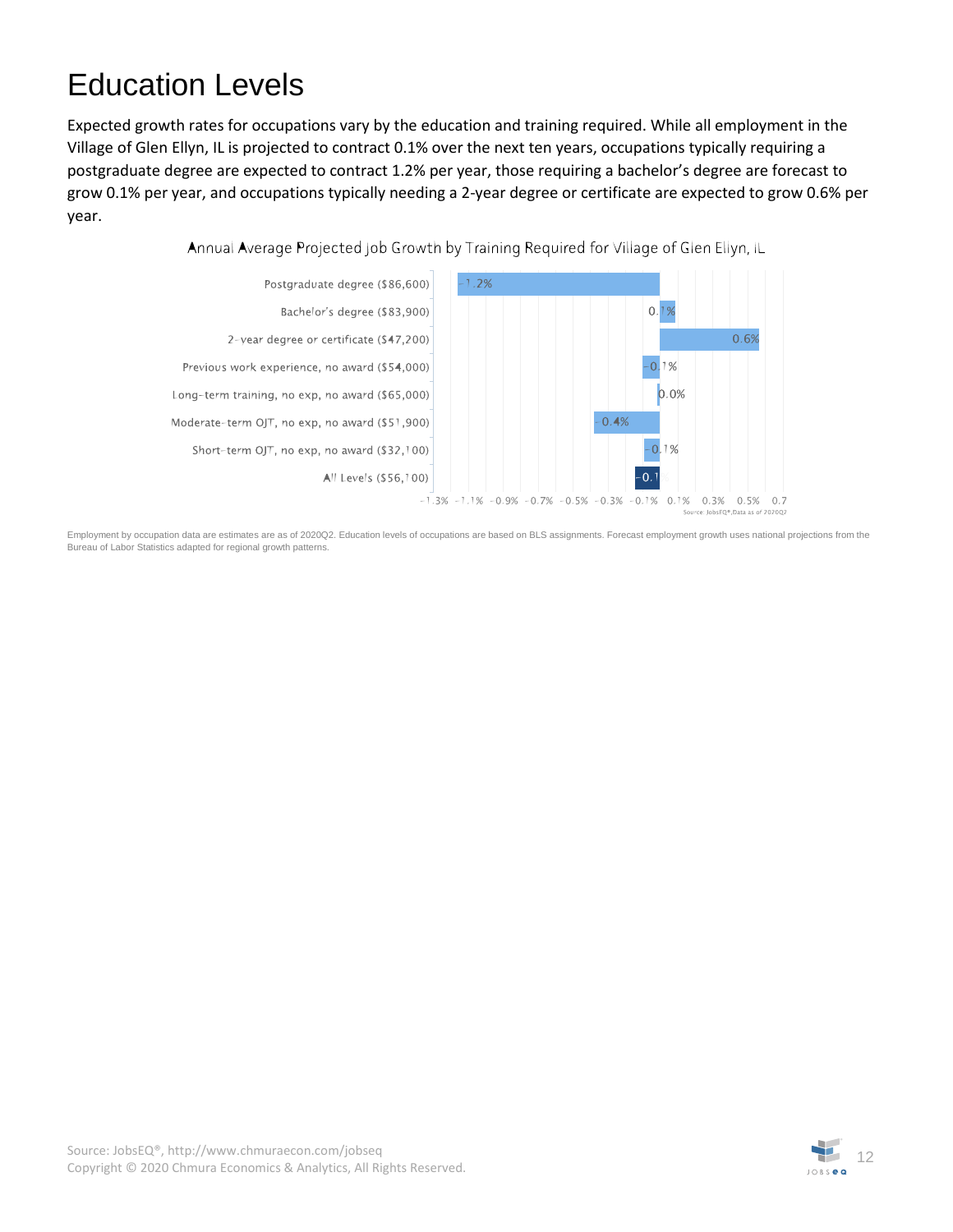### <span id="page-12-0"></span>Village of Glen Ellyn, IL Regional Map